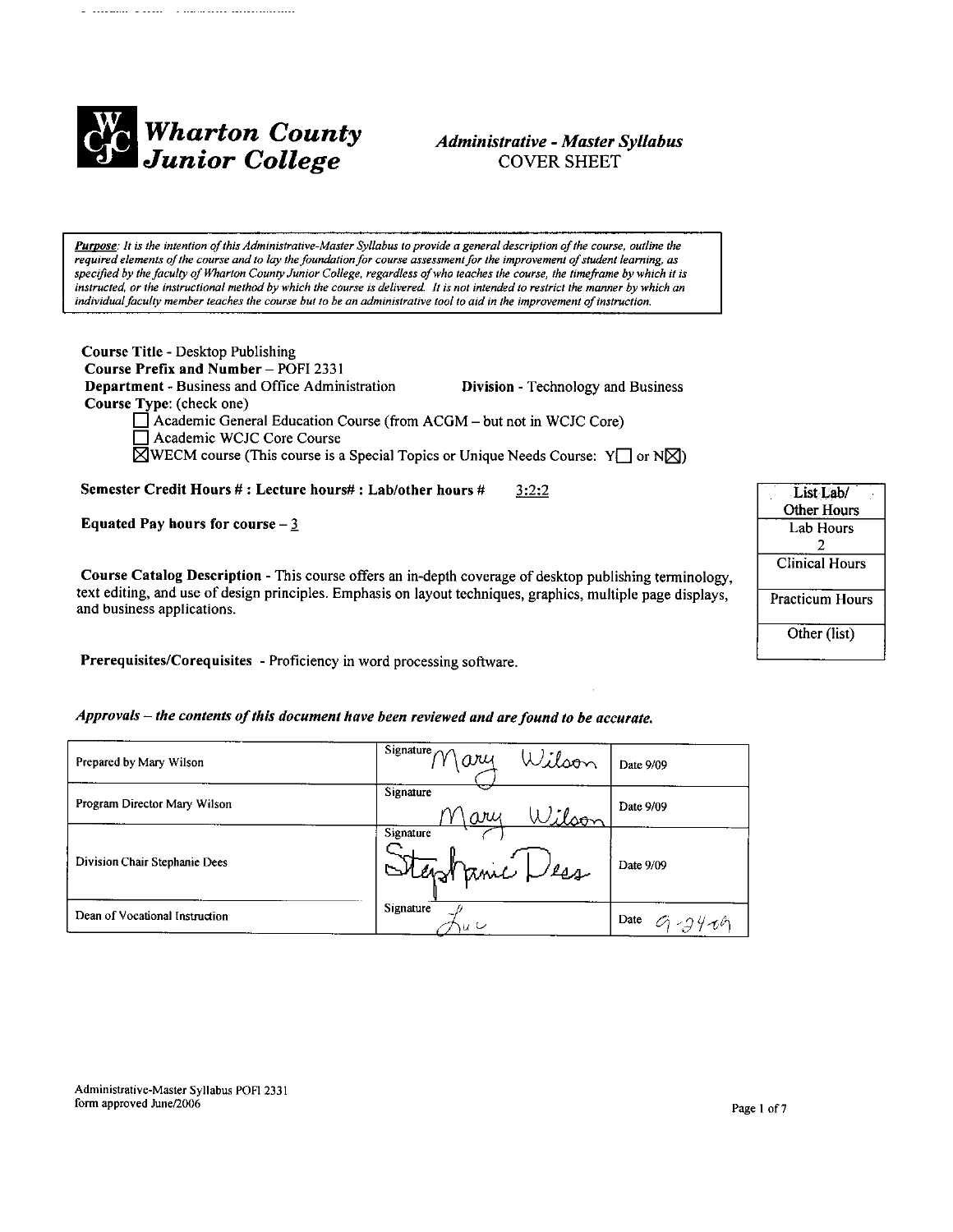

# *Administrative - Master Syllabus*  POFI 2331

**I. Topical Outline** – Each offering of this course must include the following topics (be sure to include information regarding lab, practicum, clinical or other non lecture instruction):

*The student will define desktop publishing terminology, manipulate text and graphics to create a balanced and focused layout; and create fliers, brochures, and multiple-page documents according to specified procedures.*  Upon successful completion of this course, the student will use Microsoft Word 2007 to:

- Use basic type-oriented design techniques available with Microsoft Word 2007 to enhance the readability of multiple-page, portrait, or landscape documents such as letterheads, business cards, personal documents, flyers, brochures, promotional documents, presentational materials, newsletters and reports.
- Use Microsoft Publisher to produce flyers.
- Enhance the visual appeal of business and personal documents with variable page layouts using standardized type and graphic design techniques along with Word templates and clip art.

#### **II. Course Learning Outcomes**

| <b>Course Learning Outcome</b>                                                                                                                 | <b>Method of Assessment</b>                                                                                      |
|------------------------------------------------------------------------------------------------------------------------------------------------|------------------------------------------------------------------------------------------------------------------|
| Create a balanced and focused layout by<br>manipulating text and graphics to produce<br>business documents using correct design<br>principles. | At least 90% of students will correctly answer at least<br>70% of the questions on a comprehensive written exam. |

#### **III. Required Text(s), Optional Text(s) and/or Materials to be Supplied by Student.**

Required*: Advanced Microsoft Word 2007: Desktop Publishing*, Joanne Arford, EMC Paradigm Publishing Inc., 2008. ISBN: 978-0-76383-118-9, [www.emcp.com](http://www.emcp.com/)

One flash drive to store daily work and student data file provided by the publisher. The teacher will provide the test disk for hands-on application tests. The student also needs a special notebook (available at an office supply store) with protective pages to create a Portfolio. An example is the Acco Swing-Ring Presentation book, #47001, 12 pockets.

#### **IV. Suggested Course Maximum** - 22

**V. List any specific spatial or physical requirements beyond a typical classroom required to teach the course**. 22 computers with front USB ports, Laser printer, at least one color printer, desks for the computers and printers, internet access, and Microsoft Office 2007.

#### **VI. Course Requirements/Grading System – Describe any course specific requirements such as research papers or reading assignments and the generalized grading format for the course**

- 50% Hands-on Application Tests
- 15% Written Theory Tests
- 20% Assessment/Creative Activity/Projects
- 15% Daily Exercises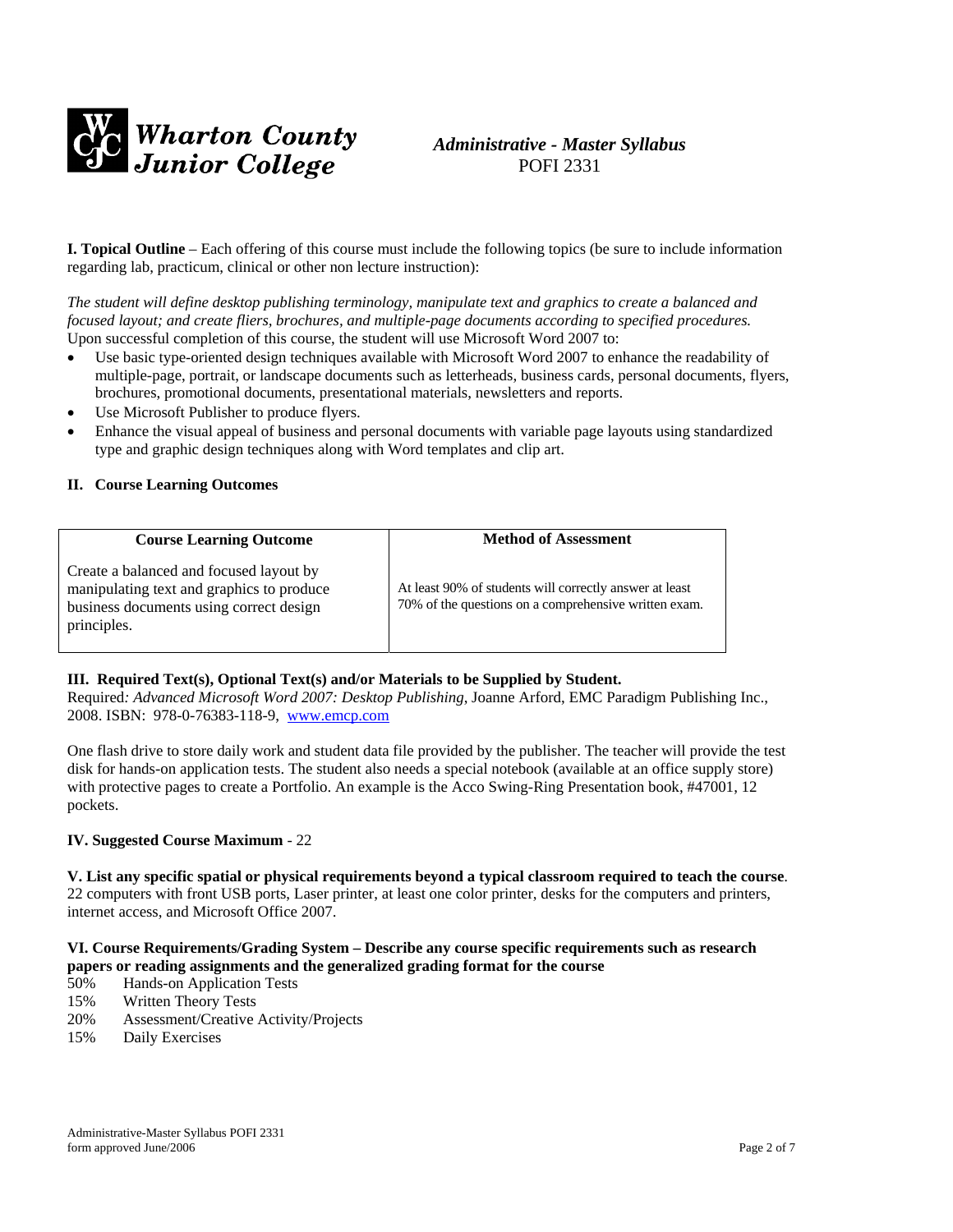**Application Tests**: There will be 3 hands-on tests (including the final) where the student will perform tasks using the computer. The instructor will give the student a test disk to use for the test, and the codes on the test disk will be checked. *The average of the hands-on tests counts for 50% of the final course grade.* 

**Theory Tests**: There will be 11 written tests (plus a comprehensive final exam) covering the theory portion of the chapters. The tests will be true/false, matching, multiple choice, and short answer. *The average of the written tests counts for 15% of the final course grade.* 

**Assessment**: Some graded projects will be taken from the Creative Activity section of the textbook, some from the Skills Assessment, and some projects will be outside assignments. Some Skills Assessments and Creative Activities will count towards the daily exercise points. The Schedule designates the graded projects. *The average will comprise 20% of the final course grade.* 

**Daily Exercises***: The average of the daily exercises counts for 15% of the final course grade.* 

**Portfolio**: The students will create a portfolio throughout the course showcasing their desktop publishing projects. It is counted towards the Assessment/Creative Activity/Projects grade.

## **Assignments**

# **Schedule**

# **Orientation and Chapter 1: Understanding the DTP Process**

**Exer 1.1** Evaluating a Document. Save it on your disk and key the answers on the form. p 38. Due.

# **Chapter 2: Preparing Internal Documents**

**Exer 2.1** Conference sign **(Assessment grade)** Adjust as necessary, p 69. Due Turn **off** the drawing canvas: Office button, Word Options, Advanced, No checkmark next to Automatically create drawing canvas when inserting Autoshapes, OK.

# **Exer 2.2** Workshop Handout Cover. p 76.

**Exer 2.4** Fax Cover Sheet Template p 93. *Be sure and save it on YOUR disk.* Place an X in the "Please" Reply" box. *Skip step 5(c).* 

*Bring 5 business cards stapled on a sheet of paper in the proper ranking of 1st through 5th. List the reasons why you liked/disliked each card. State if each card is symmetrical or asymmetrical.*

**Exer 2.5a & 2.5b** p 106 Memo with Watermark [**Portfolio**] Step 3(d)(2): At the Borders and Shading dialog box, select the **BORDERS** tab. Skip step 3(e). Step 6: Change xx to your reference initials and add your textbox ID before you print.

# **Written Test 1 over Chapter 1.**

#### **Five business cards**. **(Assessment grade)**

**Exer 2.6** Agenda, p 114. Step 2: Save as Word document (.docx) instead of. pdf format.) If you see tracking information, click on REVIEW, ACCEPT, ACCEPT ALL CHANGES or FINAL SHOWING MARKUP, FINAL. Replace the graphic with Ch 2 Hospital Logo so that it looks like the example.

**Assessment 2.2** Memo with watermark p 121 **(Assessment grade)** *Yours should NOT look exactly like the sample on page 122. Use any appropriate clipart and bullets. Use April 1 and the current year for the date.* 

# **Written Test 2**

# **Chapter 3: Letterheads, Envelopes, Business Cards**

**Exer 3.1** Creating a Letterhead from the Online Templates, p 134. Use a real envelope supplied by your instructor.

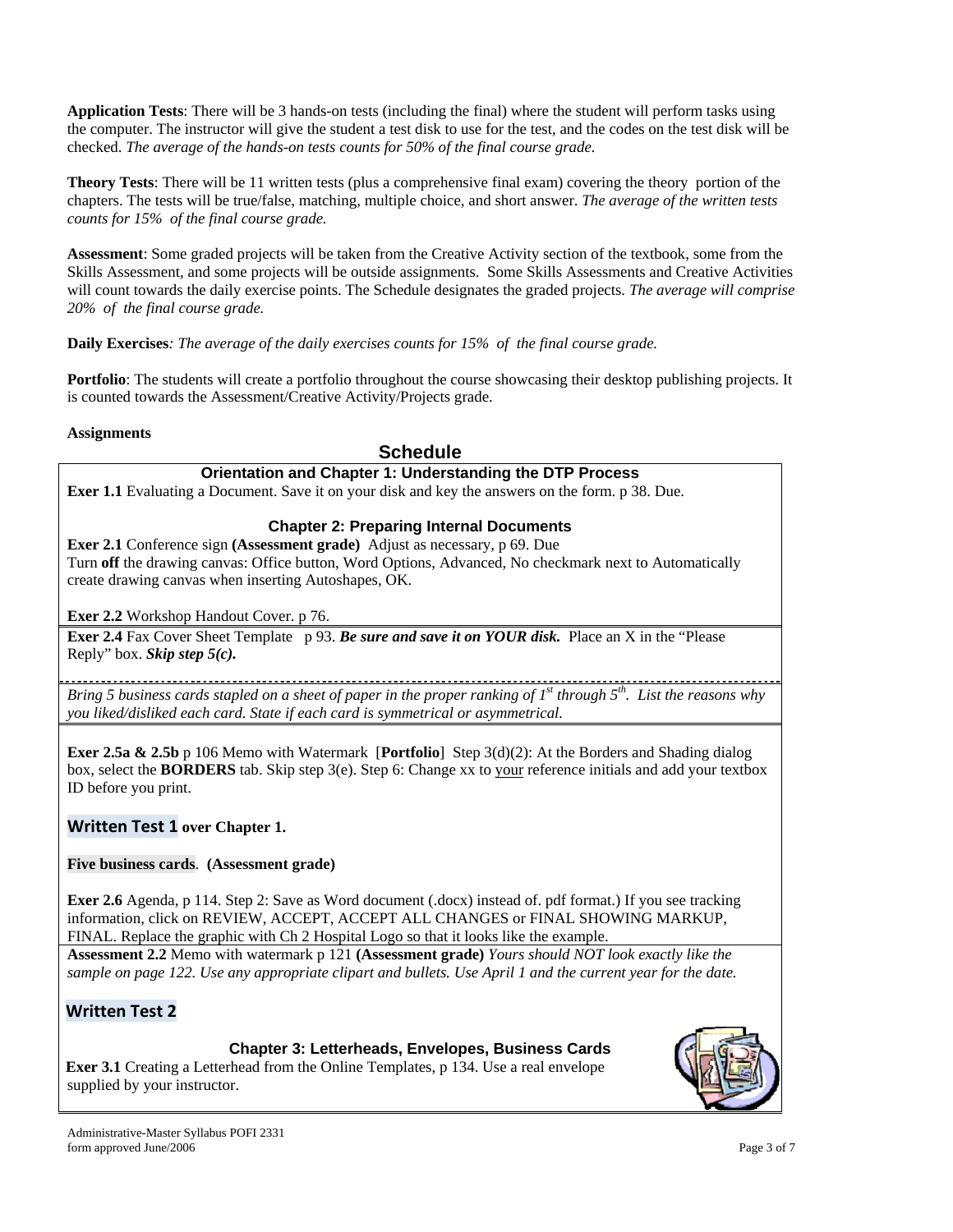**Exer 3.2** Letterhead with Textbox in a Header and Footer Pane, p 154 Step 1(k)5 p 156 Use 22 points Step 1(k)7 Use 450 points after. *Skip Step 4 p 158.*

**Exer 3.4** Using WordArt to create a letterhead, p 167Step 5(d) Create a line below the heading "Florists." Step 5(e) Insert the date

# **Project**: *Personal Letterhead* **(Assessment grade) [Portfolio]**

- ♦ Design a personal letterhead for yourself that doesn't use a template and doesn't look exactly like any in the textbook.
- ♦ Don't make up a company; use your real name, address, phone number, and e-mail address. Don't use the words *phone* and *e-mail* unless necessary.
- ♦ Use the same design as the business card, portfolio cover and table of contents for consistency.
- ♦ The letterhead must be no longer than 2" from the top **edge** of the paper.
- ♦ Use a header.

*Exer 3.6 Business card, p 180 Use 13-point Viner Hand ITC. Step 3(c) Press the No Spacing style before changing the font size. Step 3(g) Also select the name and title. Step 7(b) You won't see anything after you press F3. Step 9 Print the guidelines. Delete the last business card and replace it with your ID.* 

# **Written Test 3**

# **Project**: *Personal Business Card* **(Assessment grade) [Portfolio]**

- ♦ Create a page of personal business cards for yourself. Don't make up a company; use your real name, address, phone number, and e-mail address. Don't use the words *phone* and *e-mail* unless necessary.
- ♦ Use the Labels feature and Avery US Letter 8376 business card label definition.
- Don't print grid or borders.
- ♦ Save the building block entry as your first name.
- ♦ Don't use a template.
- ♦ Use some color; include an appropriate graphic (optional).
- ♦ It should be an asymmetrical design.
- ♦ After you design one card, **let me approve it before** you fill the entire page so that changes can easily be made.
- ♦ Print on perforated business card stock provided by your instructor. First print the cards on regular paper to make sure it will fit on the perforated paper.
- ♦ Turn in the practice sheet and one (1) business card from the card stock.
- ♦ Include one (1) business card in your portfolio in the appropriate location.

**Prepare portfolio**: Turn in your portfolio with a cover sheet, table of contents (list everything), and all specified documents from Ch 1-3 in the correct order according to the Portfolio section in the student syllabus. Leave blank pages for documents beyond Ch 3. Do not put them front and back. **(Assessment grade)**

# **Hands-on Test 1 (Chapters 1-3) Parts 1 and 2 Hands-on Test 1 Part 3**

# **Chapter 4: Personal Documents**

**Exer 4.3**, calendar, p 211 **(Assessment grade) [Portfolio]** Step 1(a) Insert a picture of your choice. Add "click to insert picture" Step 1(b) Do the HINT first. Step 1(g) Insert a picture of your choice. Step 2(b) Click the current year calendars. Download it and then scroll or page down to locate September or the month of your choice. Step 2(d) Click on your Exer 4.3 file first to select it. Step 2(g) Use the color of your choice. You can also change the font. Step 3: You can also add your own information such as a birthday. Step 4(c) Adjust the Shape color to complement your picture and use the *Center Gradient* color of your choice. You might need to change the color of the font. Step 4(d) Center align your own text such as *Spring is Here.* 

**Exer 4.5**, Award Certificate, p 234 [Portfolio] Step 1(k) Add: Replace Diane Gohike with your name. Step 2(j) Add: You might need to add a right tab. Step 4(h) Add: Insert your ID textbox. *Skip Step 5.* Step 6 Add: Write your signature using the Scribble button from Shapes. Also Step 6: Save the template on your disk. You will turn in two forms: one blank and one completed.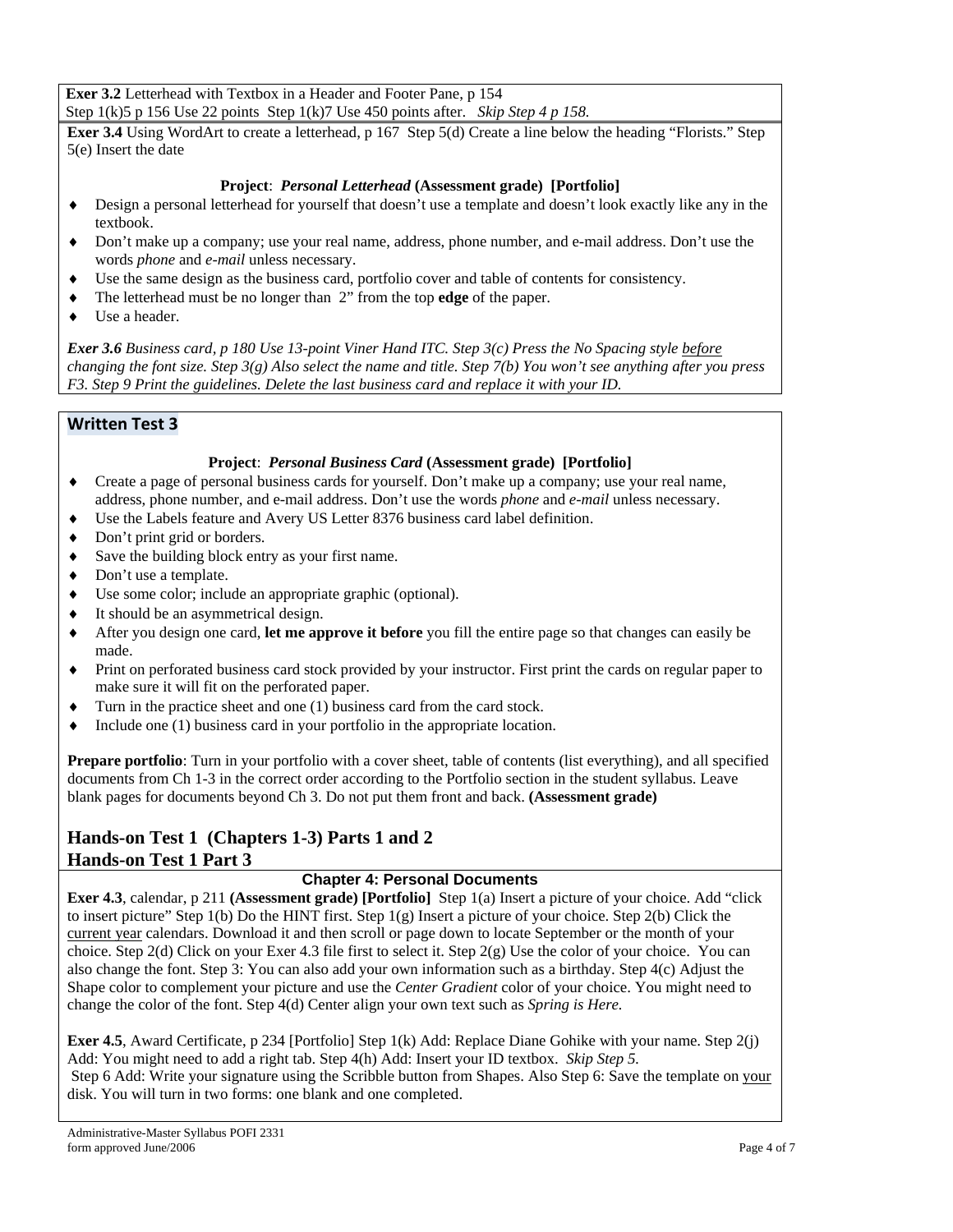# **Written Test 4**

## **Chapter 5: Promotional Documents**

**Exer 5.1**, Announcement, p 277 **(Assessment grade)** Use any applicable clipart. Step 4: Control Home first before adding the page color. Step 7 add: Draw the ID textbox and then change it to any shape. To print the yellow background: OFFICE BUTTON, WORD OPTIONS, DISPLAY, checkmark PRINT BACKGROUND COLORS AND IMAGES.

**Exer 5.2**, Shapes with picture fill, p 286. Step 4(d) Use any appropriate photograph, but don't use the same pictures shown in the book. The first arrow will be a vegetable photograph, the second arrow will be a fruit photograph, and the third arrow will be an exercise photograph.

**Exer 5.3,** Flyer**,** p 297 **[Portfolio**] You can choose your own color for the flower.

#### **Written Test 5**

#### **Chapter 6: Brochures**

**Exer 6.1**, Dummy, p 347 Step 1(d)(4) Figure 6.2 is on page 337. Put your textbox ID on panel 6. *Skip Step 4.* **Fold it** and turn it in.

**Exer 6.2**, p 349 Brochure: *print but don't turn in yet. 19* Step 2(i)2: Change the column width to 2.75 and the spacing to 0.88. *Skip step 2(o)1.*

**Exer 6.3**, p 353 Brochure: *turn it in printed on BOTH sides and folded.* **[Portfolio] (Assessment grade)** Step 4(b) Use line breaks [shift enter] if necessary. In order to place spacing between the dotted line and the text: Borders and Shading dialog box, Options, From Text, Top: 20 points, OK, OK. Put your ID textbox on the cover.

## **Chapter 7: Specialty Promotional Documents and Mail Merge**

**Exer 7.2**, Creating Lines for Typing, p 400, **(Assessment grade)** Step 1a add: Choose No Spacing style. Step 1b: Change only the first line to Arial 20 pts. The date should be Arial 20 pts. Center the text. Step 1(e) Turn off small caps and it should be Arial 12 points. Step 6: At the bottom it should state: Mail registration to: Step 12: You will turn in two copies—the blank form and the completed form.

# **Written Test 6**

#### **Mail Merge**

Complete the mail merge assignments from the handout.

**Exer 7.5**, p 418 Greeting Card Use Clip art on Office Online to find telephone **photographs**. They do not need to be the same photos as in the example. Step 4(d) Add: Flip Horizontal and then Flip Vertical. Step 6: Add your ID as WordArt so you can rotate it and put it on the back cover.

# **Written Test 7 .**

**Create your own flyer or announcement re graduation, business-related idea, party, etc. (Assessment grade)** .

**Hands-on Test 2 (Ch 4-7) Part 1 Hands-on Test 2 (Ch 4-7) Parts 2 and 3** *No portfolio is due.*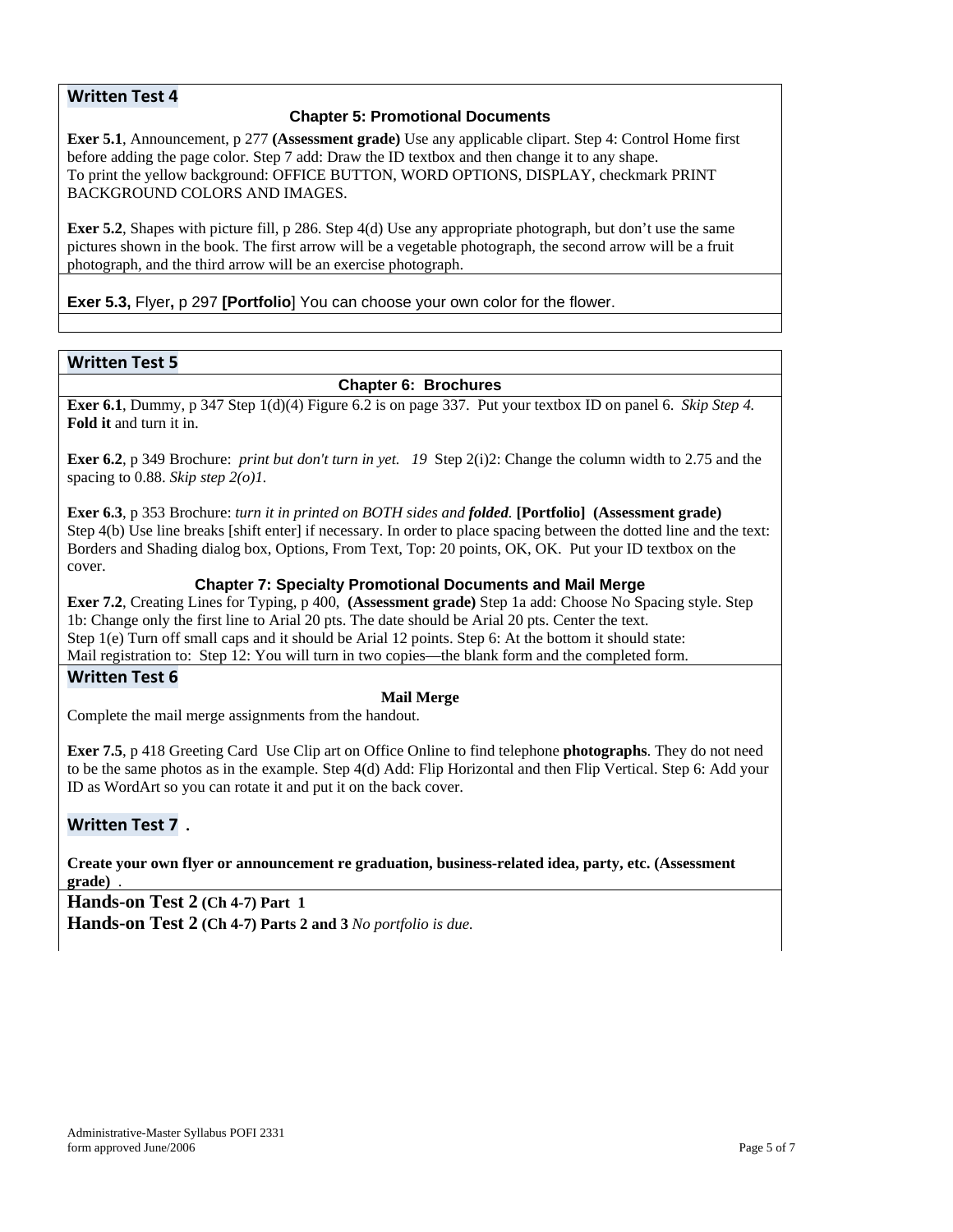#### **Chapter 8: Creating Basic Elements of a Newsletter**

[Don't turn in Exer 8.1-8.7. Print and turn in Exer 8.8.] **Exer 8.1** Folio, p 452 Refer to page 451. Step 1. Turn on the No Spacing style. **Exer 8.2** Nameplate, p 454 **Exer 8.3** Subtitle, p 456 Refer to page 467 **Exer 8.4** Headline, p 457 **Exer 8.5** Body Text Style, p 458 Refer to page 451 **Exer 8.6** Subhead, p 460 **Exer 8.7** Byline, p 462 **Exer 8.8** Graphics, p 465 Refer to page 451. *Skip Step 5e.* Step 8: Print and turn in the entire newsletter. *Skip Step 9.* **(Assessment grade) [Portfolio]** 

#### **Written Test 8 .**

#### **Chapter 9: Using Design Elements to Enhance Newsletters**

**Exer 9.1** Header/Footer, p 485 *Don't turn it in.* Step 4(b). You don't need to do this step if the feature is already turned off.

Step 9(a) Click the Go To Footer button in the Header & Footer tools in the Navigation group.

**Exer 9.2** Sidebar, p 491 *Don't turn it in.* Step 6: Use a picture of your choosing **instead** of the one in the book. Step 9. Continue to name each file separately.

**Exer 9.3** Table of Contents, p 495 Don't turn it in.

**Exer 9.4** Pull Quote, p 499 **(Assessment grade)** Print and turn in both pages.

#### **Written Test 9**

#### **Chapter 10: Creating Web Pages**

**Exer 10.2**, p 558 **Personal Web Page (Assessment grade)** *Be truthful on your résumé.* 

Step 2 add: Use the *No Spacing* style. Step 2 also: Use an animated picture.

Step 7 add: After you select your Theme, you can return to your WordArt and adjust the color to fit the theme. Step 8: Replace the quotation with your job objective. Press the enter key. Apply a desired Quick Style such as Heading2.

Step 11: Leave off the word *Professional* and only key *Experience*. Include the month and year for your start and stop dates of employment. Include all of your work experience—not just office experience. Step 13: Add Picture bullets.

Step 15: Wharton County Junior College's street address is 911 Boling Highway, Wharton, TX 77488. Example: Associate of Applied Science (AAS) in Office Administration expected May 2010.

Step 19: Add an icon in front of each contact similar to the example on page 562.

Step 21(a) through (f): Select Wharton County Junior College in the Education section and then click the **HYPERLINK** button on the *Insert* tab. Click *Existing File or Web Page* in the *Link To* section of the *Insert Hyperlink* dialog box. Type [www.wcjc.edu](http://www.wcjc.edu/) in the URL ADDRESS box. Click the **SCREEN TIP** button. Type Wharton County Junior College in the Screen Tip box. Click OK twice. Create hyperlinks to employers. Include screen tips for the web addresses*.*

Step 25: Add the WEB PAGE PREVIEW button to the Quick Access toolbar by completing the following steps: Click the OFFICE button, click WORD OPTIONS, and then click CUSTOMIZE. In the *Choose commands from* list, click ALL COMMANDS, then click WEB PAGE PREVIEW, and then click ADD; click OK. Click the Web Page Preview button on the Quick Access toolbar. Make any necessary adjustments to your document. Step 27: First do the following while in Web Page Preview: Click TOOLS, INTERNET OPTIONS,

ADVANCED, PRINTING, PRINT BACKGROUND COLORS AND IMAGES, OK. *Tell me when you have completed it so I can grade it on-screen to check the links.* You will also turn in a printed copy.

# **Written Test 10**

**Chapter 11: Microsoft Publisher** 

**Exer 11.1**, Flyer, p 598,.

**Exer 11.4**, Newsletter, p 615, **[Portfolio] (Assessment grade)** 

#### **Written Make-up tests**